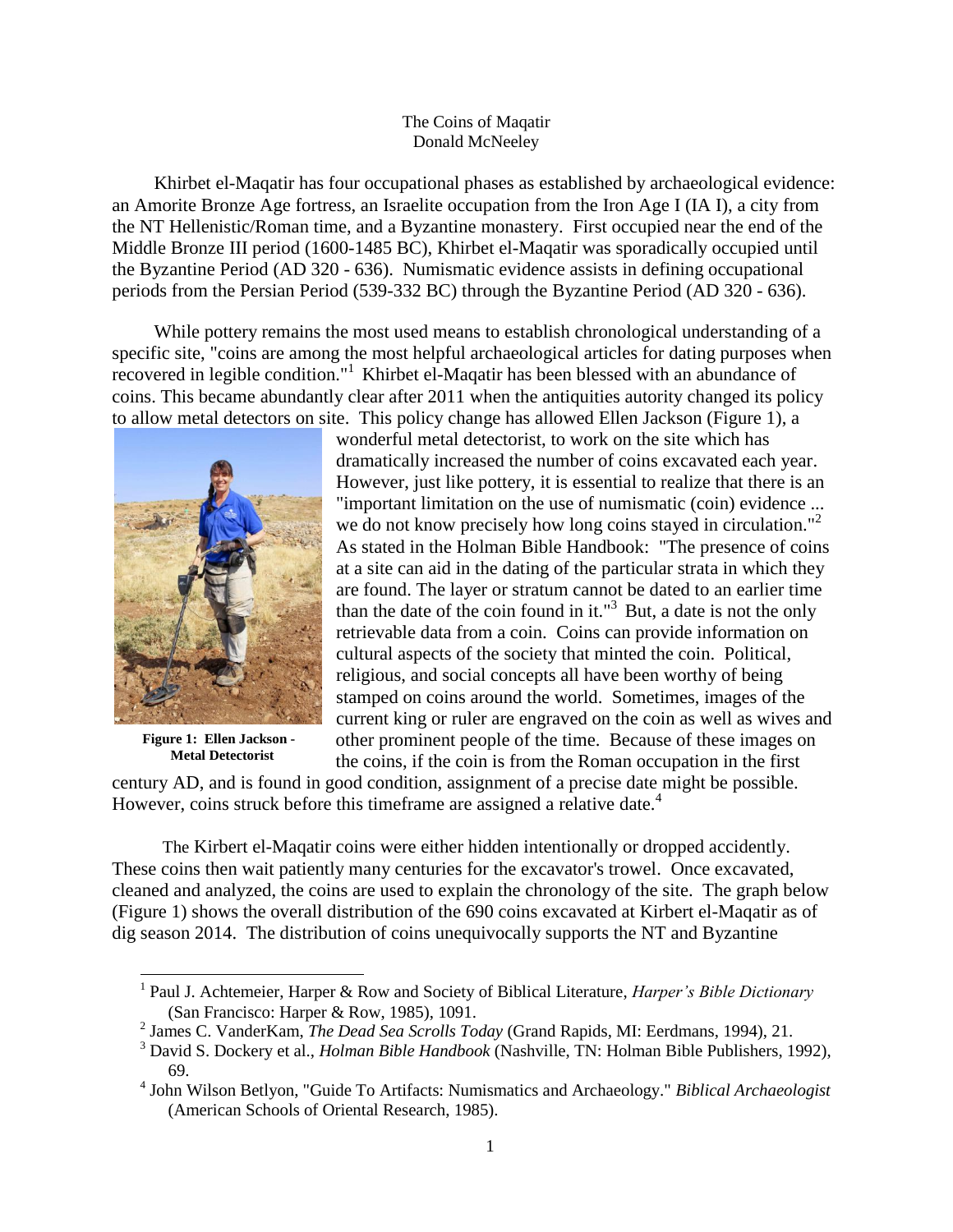occupation periods defined from other archaeological evidence (pottery, architecture, C-14 dating, and objects). Once the coins from the 2015 dig season are analyzed, this chart will require an update, but the general distribution is still expected.



However, the earliest coin (Figure 2) excavated thus far was minted in the late Persian Period (4th century BC). Staff numismatist Yoav Farhi identified that the coin was minted during the Late Persian Period and is one of the Yehizkayah coins (*A Treasury of Jewish Coins* (TJC) reference number 24).<sup>5</sup> This information has the potential to extend backwards in time the occupational times especially when combined with a partial Persian period lamp and a piece of Persian era jewelry excavated in 2014. The coin, lamp, and jewelry may indicate a minimal occupation of this site in the Persian era, but more excavation and analysis is required. It is interesting that coins began to be used for commerce during the Persian Period. But, normally only independent states could mint coins, while in some cases, where there was limited autonomy, the local authorities could mint coins.<sup>6</sup> Finding Israelite minted coins from the Persian Period would change our understanding of the site. Unfortunately, as of the end of the 2014 season, no Israelite minted coins have been found.



This coin (Figure 2) minted during the Later Persian Period is in fairly good shape for being in the ground so long.

<sup>5</sup> Yoav Farhi, "Numismatic Report," in *Khirbet el-Maqatir 2014 Excavation Report,* ed. Scott Stripling (Akron, PA: Associates for Biblical Research, 2014), 127-139.

<sup>6</sup> Oded Borowski, "From Shekels To Talents: Money In The Ancient World." *Bible and Spade* (1994): 110– 114.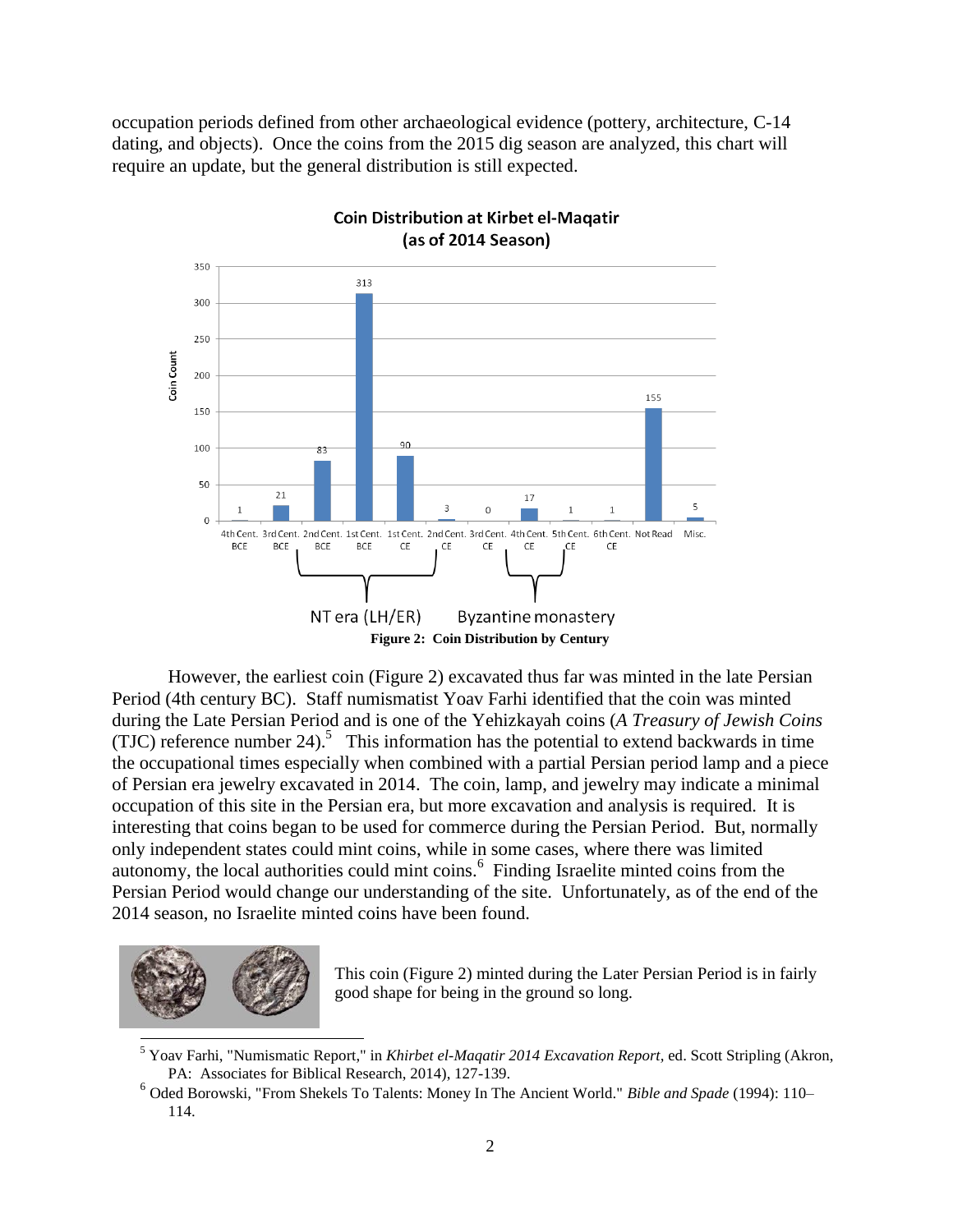As the Associates for Biblical Research (ABR) continues the excavations are Maqatir, the staff and volunteers will be on the lookout for two coin types. First, coins "bearing Hebrew script from the middle of the 4th century BC bearing the legend Yahud, the name of the province of Judea in the Persian period." 7 Secondly, the staff and volunteers will be on the lookout for oval-shaped gold darics. These coins were minted during the reign of Darius the Great (Darius I of Persia, 521–486 B.C.) who sponsored the minting of coinage in Palestine. On these darics the obverse (front side), there will be "depicted the Persian king robed and crowned, facing right, and kneeling with his left knee up and his right knee down. In his left hand he held a bow, and in his right a long arrow or lance. The reverse (back side) of all Persian imperial coins carried no markings."<sup>8</sup>

The following table illustrates the remaining chronology of the Maqatir coins. By reading from left to right, the first column provides the archaeological period when the coins were minted, which is followed by each coin type (normally named after the king who authorized the minting). Next listed are specific times when the coins were minted and this is followed by the total coins for that coin type (as of 2014). Finally, a picture of significant coin(s) associated with the archaeological periods is shown.

| Period                              | Coin Type Names | Timeframe  | Number<br>Coins | Representative Coins of<br>Period |
|-------------------------------------|-----------------|------------|-----------------|-----------------------------------|
| Persian Period                      | Yehizkayah      | 550-329 BC | 1               | Above: Yehizkayah<br>From Magatir |
| Early Hellenistic<br>332-198 BC)    | Ptolemy II      | 285-246 BC | 4               | Above: Ptolemy II<br>From Magatir |
|                                     | Ptolemy III     | 246-221 BC | 1               |                                   |
|                                     | Antiochus III   | 223-187 BC | 17              |                                   |
|                                     | Indeterminate   | 332-198 BC | $\overline{2}$  |                                   |
| Late<br>Hellenistic<br>$(198 - 63)$ | Seleucus IV     | 187-175 BC | 1               |                                   |
|                                     | Antiochus IV    | 175-164 BC | 14              |                                   |

<sup>7</sup> Avraham Negev, *The Archaeological Encyclopedia of the Holy Land* (New York: Prentice Hall Press, 1990).

l

<sup>8</sup> Walter A. Elwell and Barry J. Beitzel, *Baker Encyclopedia of the Bible* (Grand Rapids, MI: Baker Book House, 1988), 485.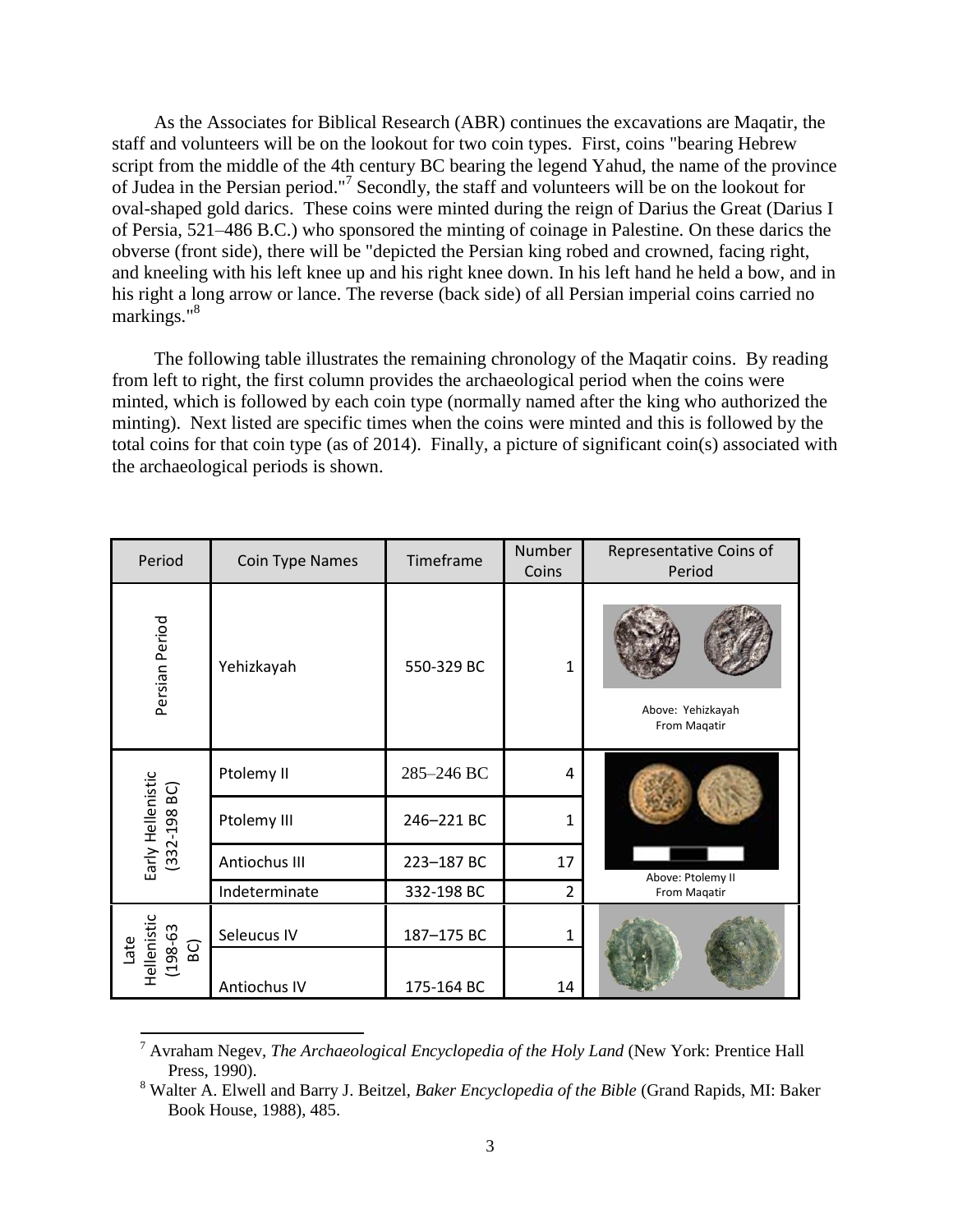| Period                  | <b>Coin Type Names</b>      | Timeframe                  | Number<br>Coins | Representative Coins of<br>Period         |
|-------------------------|-----------------------------|----------------------------|-----------------|-------------------------------------------|
|                         | Demetrius I                 | 162-150 BC                 | 4               | Above: Antiochus IV<br>From Magatir       |
|                         | Antiochus VII               | 138-129 BC                 | $\overline{2}$  |                                           |
|                         | Hasmonean                   | 167-63 BC                  | 24              |                                           |
|                         |                             |                            |                 |                                           |
|                         | John Hyrcanus I             | 135-104 BC                 | 12              |                                           |
|                         | Demetrius II                | 145-141 BC &<br>129-125 BC | 2               | Above: John Hyrcanus I<br>From Magatir    |
|                         | Ptolemy X Alexander I       | 107-88 BC                  | $\mathbf{1}$    | Above: Alexander Jannaeus<br>From Magatir |
|                         |                             |                            |                 |                                           |
|                         | Alexander Jannaeus          | 104-76 BC                  | 316             |                                           |
|                         | Indeterminate               | 198-63 BC                  | 9               |                                           |
|                         | <b>Mattathias Antigonus</b> | 40-37 BC                   | $\overline{2}$  |                                           |
|                         | Herod I                     | 37-4 BC                    | 15              |                                           |
|                         | Aretas IV                   | 9 BC-AD 40                 | $\mathbf{1}$    |                                           |
| 135                     |                             | 4 B.C.-A.D. 6              |                 | Above: Herod I<br>From Magatir            |
|                         | <b>Herod Archelaus</b>      |                            | 1               |                                           |
| Early Roman (63 BC - AD | <b>Valerius Gratus</b>      | AD 15-26                   | 6               | 20                                        |
|                         | <b>Pontius Pilate</b>       | AD 26-36                   | 3               | 0 MM                                      |
|                         | Agrippa I                   | AD 37-44                   | $\overline{7}$  | Above: Pontius Pilate<br>From Maqatir     |
|                         | Festus                      | AD 60-62                   | 3               |                                           |
|                         | <b>Antonius Felix</b>       | AD 52-60                   | 3               |                                           |
|                         | Porcius Festus              | AD 59-60                   | $\mathbf{1}$    |                                           |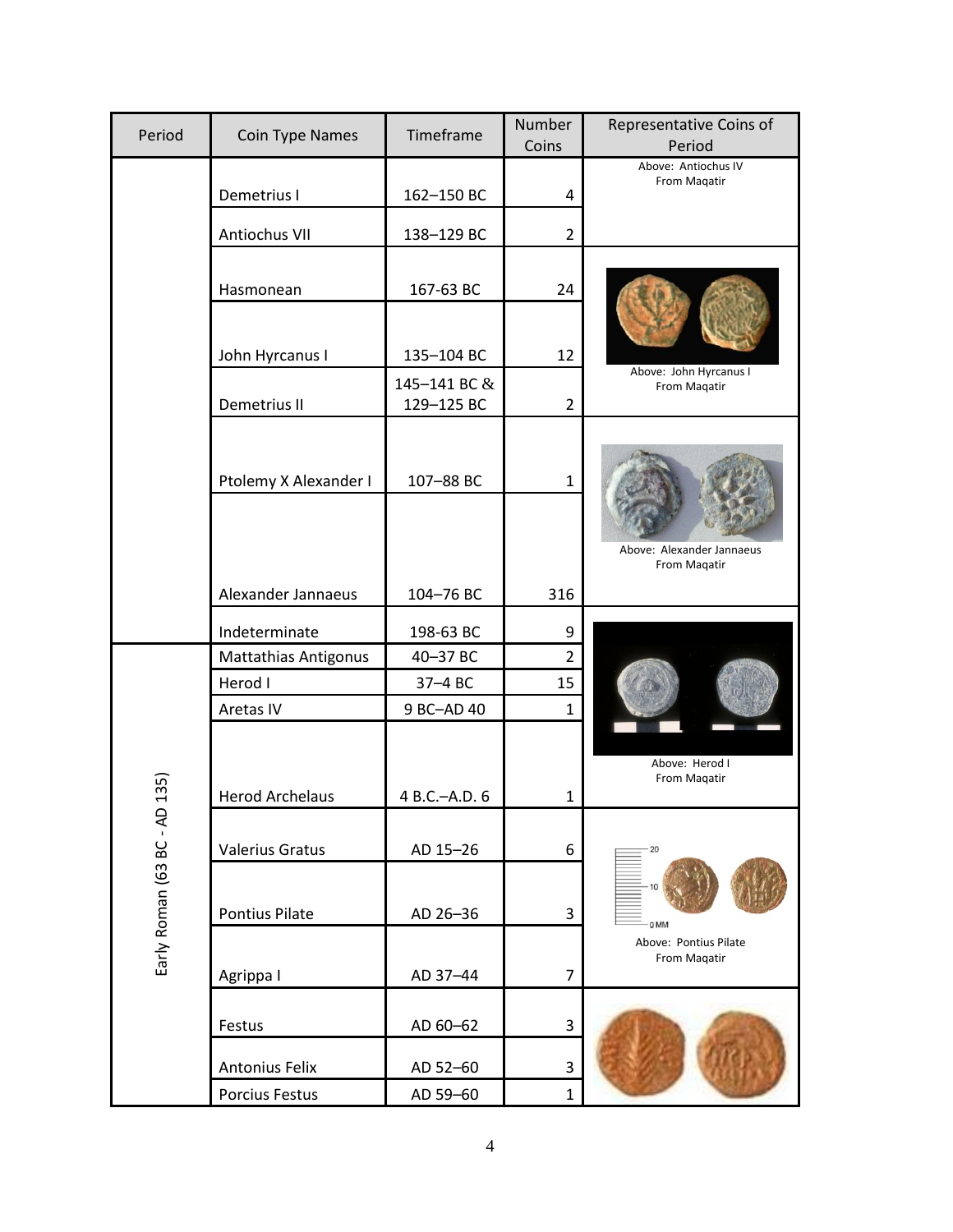| Period                                     | Coin Type Names         | Timeframe          | Number<br>Coins | Representative Coins of<br>Period    |
|--------------------------------------------|-------------------------|--------------------|-----------------|--------------------------------------|
|                                            |                         |                    |                 | Above: Festus<br>From Maqatir        |
|                                            | Jewish Revolt           | AD 66-70           | 45              | Above: Jewish Revolt<br>From Magatir |
|                                            | <b>Marcus Ambibulus</b> | AD 70              | $\overline{2}$  |                                      |
|                                            | <b>Tyre</b>             | AD 73              | $\mathbf{1}$    |                                      |
|                                            | Trajan                  | AD 98-117          | $\overline{2}$  |                                      |
|                                            | Indeterminate           | 63 BC - AD<br>135  | 21              |                                      |
| Early<br>Byzantine<br>(AD 324-<br>491)     | Theodosius I            | AD 379-383         | 5               | Above: Theodosius I<br>From website  |
|                                            | Early Byzantine III     | AD 392-450         | 4               |                                      |
|                                            | Early Byzantine IV      | AD 450-491         | 13              |                                      |
|                                            | Indeterminate           | AD 324-491         | 3               |                                      |
| Late<br>Byzantine<br>(AD 491-              |                         |                    |                 |                                      |
| 640)                                       | Late Byzantine          | AD 491-640         | $\mathbf{1}$    |                                      |
| Modern                                     | Modern coins            |                    | 5               |                                      |
| Being processed and analyzed<br>In Process |                         |                    | 135             |                                      |
|                                            |                         | <b>Total coins</b> | 690             |                                      |

## Occupational History Based on the Numismatics: A Recap

As is readily seen from the table, there is only one Maqatir coin prior to the Early Hellenistic Period. As already noted, additional excavation and research is required prior to any definitive statement concerning Persian occupation at Maqatir. However, coins from the Early Hellenistic period (332-167 BC) featuring Ptolemy II Philadelphus (285–246 BC) and Ptolemy III (246–221BC) have been identified on the site, as have Antiochus III (223–187 BC) coins. With over 75% of this period's coins associated with Antiochus III (223–187 BC), one is tempted to look for some historical reason. When Antiochus III defeated the Ptolemies at the battle of Paneas, the Land of Israel passed to Seleucid dominion. This rulership transfer might be indicative of the establishment of an initial village settlement c. 200 BC near the end of the Early Hellenistic Period, though, as noted above, some minimal occupation from both the Persian and Ptolemaic periods is possible. But, the magnitude of the Seleucid coins suggests that something happened. From the coin evidence, this village continued to exist through the Late Hellenistic